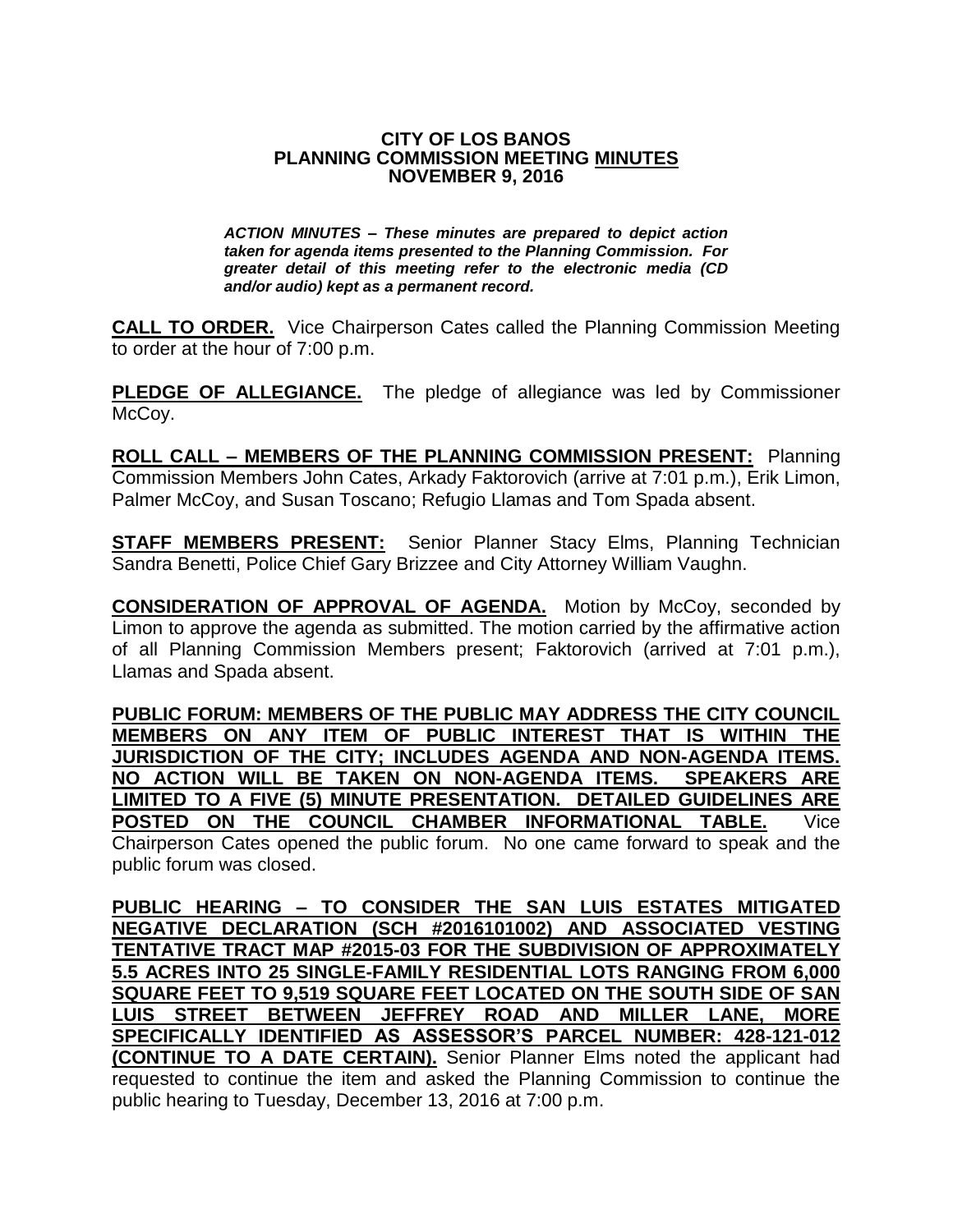Vice Chairperson Cates opened the public hearing. No one came forward to speak and the public hearing was continued.

Motion by McCoy, seconded by Toscano to continue Public Hearing – to Consider the San Luis Estates Mitigated Negative Declaration (SCH #2016101002) and Associated Vesting Tentative Tract Map #2015-03 for the Subdivision of Approximately 5.5 Acres into 25 Single-Family Residential Lots Ranging from 6,000 Square Feet to 9,519 Square Feet Located on the South Side of San Luis Street Between Jeffrey Road and Miller Lane, More Specifically Identified as Assessor's Parcel Number: 428-121-012 to Tuesday, December 13, 2016 at 7:00 p.m. The motion carried by the affirmative action of all Planning Commission Members present; Llamas and Spada absent.

**PUBLIC HEARING – TO CONSIDER A CEQA CATEGORICAL EXEMPTION AND SITE PLAN REVIEW #2016-11 FOR THE ADDITION OF A NEW 55,180 SQUARE FOOT WAREHOUSE BUILDING FOR KAGOME, INC. LOCATED WITHIN THE GENERAL INDUSTRIAL ZONING DISTRICT AT 333 JOHNSON ROAD; MORE SPECIFICALLY IDENTIFIED AS ASSESSOR'S PARCEL NUMBER: 081-110-005.** Senior Planner Elms presented the staff report, which included a PowerPoint presentation, noting that applicant was present to answer any questions.

Vice Chairperson Cates opened the public hearing. DENNIS BRAZIL, Kagome, Inc., introduced his team and contractor that were present and spoke of their operations and their growth; Commissioner McCoy thanked the applicant for expanding; Mr. Brazil complimented Planning staff; Commissioner Toscano inquired if the applicant will hire more people; Jaime Sandoval, Kagome, spoke of how they have been hiring, how the problem is retaining, how they are growing 10-15% a year, and how they are primarily tomato based but have lately been into specialty sauces; Patti Lowe, Kagome, spoke of how they are currently storing product in Modesto so now they will be able to bring that product here; Mr. Sandoval stated that they have 173 employees right now with ten positions open; Vice Chairperson Cates spoke of the great relationship between Kagome and the City and thanked them.

No one else came forward to speak and the public hearing was closed.

Motion by Limon, seconded by Faktorovich to adopt Planning Commission Resolution No. 2016-52 – Approving Site Plan #2016-11 for the Addition of a New 55,180 Square Foot Warehouse Building for Kagome, Inc. Located at 333 Johnson Road, More Specifically Identified as Assessor's Parcel Number: 081-110-005. The motion carried by the affirmative action of all Planning Commission Members present; Llamas and Spada absent.

# **PUBLIC HEARING – TO CONSIDER AND MAKE A RECOMMENDATION TO THE LOS BANOS CITY COUNCIL TO AMEND ARTICLE 35, OF TITLE 9, CHAPTER 3 OF THE LOS BANOS MUNICIPAL CODE TO REGULATE THE PERSONAL, MEDICAL,**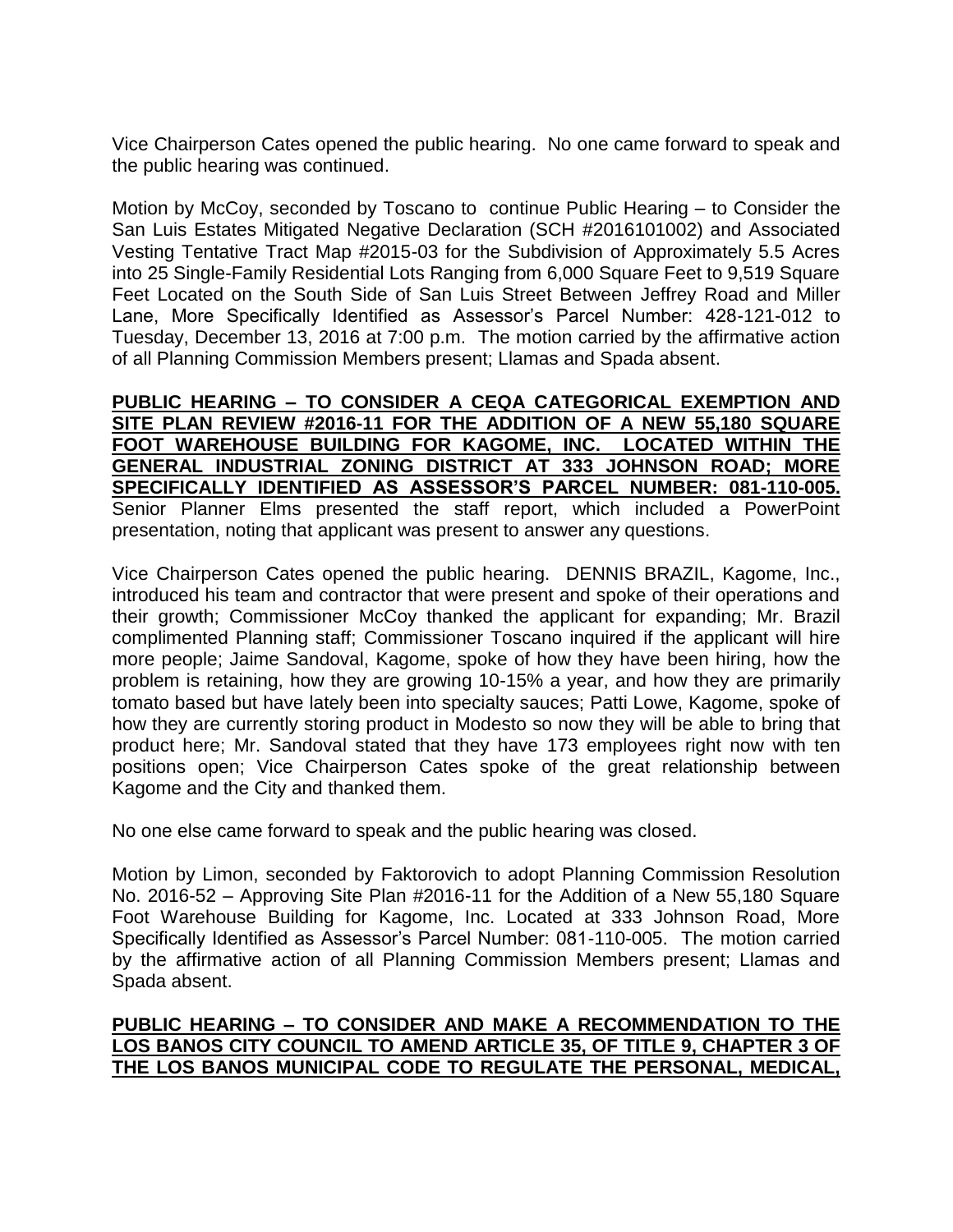**AND COMMERCIAL USE OF MARIJUANA IN THE CITY OF LOS BANOS.** City Attorney Vaughn presented the staff report, which included a PowerPoint presentation.

There was discussion among Commissioners, staff, and legal counsel regarding growing marijuana in a greenhouse being classified as indoor and administrative penalties for code violations.

City Attorney Vaughn spoke of how the City wants to get a sense of where these grows are, use registrations as an educational tool, how some jurisdictions require permitting, and how permitting gets to be too much and the man power is not something staff would support.

Police Chief Brizzee presented a PowerPoint presentation including history of marijuana law in Los Banos, what the new law says, and the State of Colorado's experience with legalizing recreational use of marijuana.

Police Chief Brizzee clarified that registration isn't to generate revenue and how its an opportunity to educate the public on do's and don'ts of growing.

Vice Chairperson Cates opened the public hearing. KATHY BALLARD, Los Banos, inquired if licensing isn't until 2018 then is this something we will see now; City Attorney Vaughn stated that law says you can smoke, ingest, and cultivate it now personally but cannot commercially; Mrs. Ballard stated that the problem is in public areas, how its not defined, and inquired if we can add that businesses can have signs to say it's a public place and cannot smoke; City Attorney Vaughn stated that the City can define it for ourselves as far as enforcement and how there are lots of non-public public areas in which we would have to put signs; Mrs. Ballard stated that if we have all these restrictions but it's allowed in surrounding communities and it affects us then there isn't funding to help us; City Attorney Vaughn responded that it is correct and pointed out that the Act says if we ban commercial then we aren't entitled to the funding; Police Chief Brizzee stated that if we want the funding then we have to allow it here, how it would be very labor intensive and costly with inspections if we do allow commercial; Mrs. Ballard spoke of how it sounds like its more dangerous to grow inside and inquired if it takes a lot of water; Police Chief Brizzee spoke of how a lot of the info he has read says marijuana is a large consumer of water, how he thinks there are ways to do indoor grows safely, how outdoor cultivation is a source of problems including odor and theft, how we want people to register so we can educate them to use safe practices, trying to control the impact it has on everyone else in the community, trying to do reasonable regulations to minimize impacts we have seen; Mrs. Ballard inquired if the purpose of registration is to locate the plants; City Attorney Vaughn responded that its to educate the grower as well.

No one else came forward to speak and the public hearing was closed.

Commissioner McCoy stated that the Act says we can impose a reasonable tax.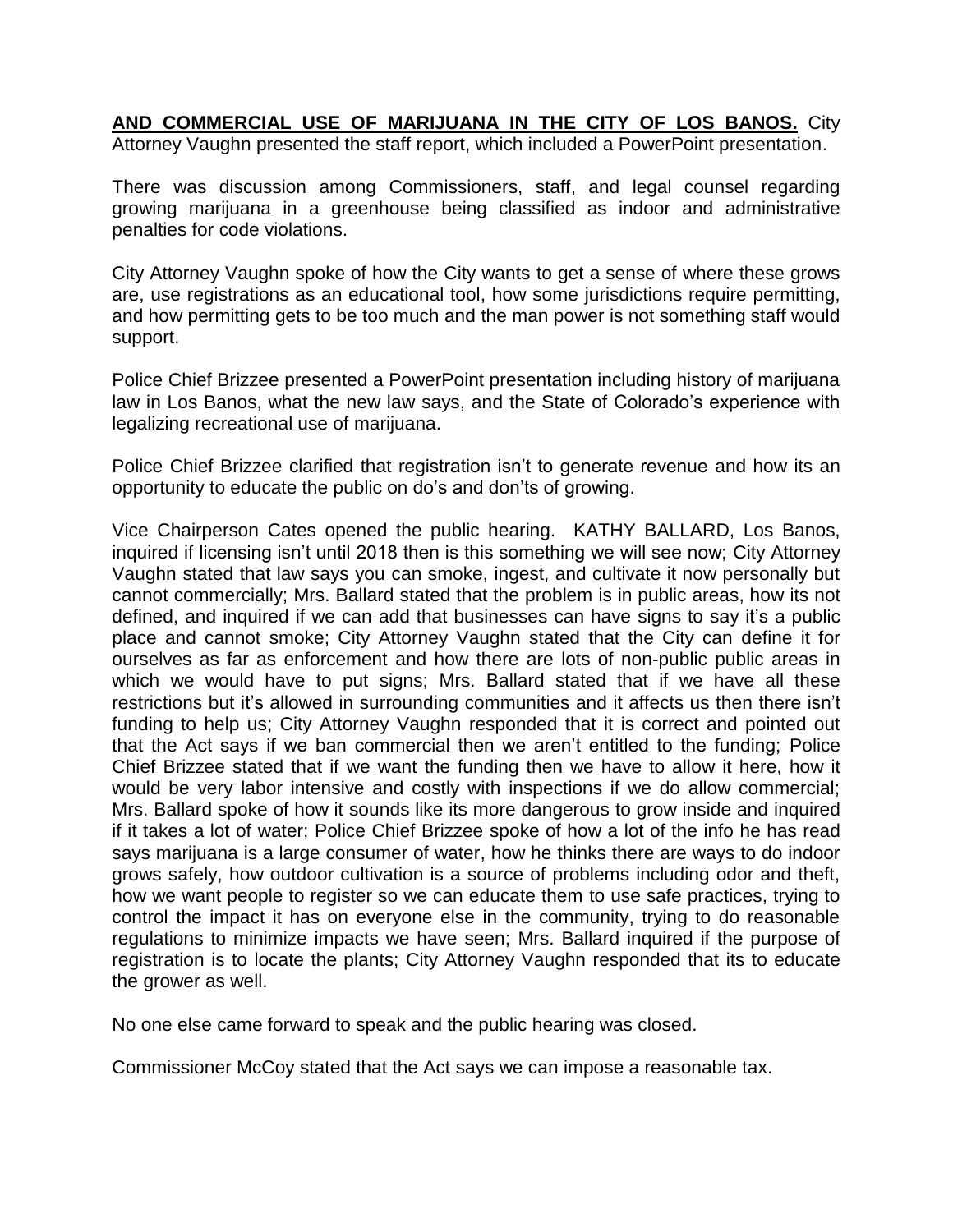City Attorney Vaughn responded that it says you can tax it, how it has to be thru a voter initiative, not sure what the components of the tax would be, if the Planning Commission was interested in allowing any type of commercializing then we would have to look into that, how we can take advantage of what the law says local government can do, if you do nothing then you leave it to the state to determine what kind of activities occur in the City, how staff is working under parameters of what the state says, how staff is attempting to work within what the law says we can do so it minimizes the effect on those who don't want it, and how staff thinks this is what our response should be to this law.

Police Chief Brizzee spoke of how if we allow the law to move forward without imposing an ordinance then we will go out to a house to people who are growing and smoking outside and affecting neighbors who can't take their kids outside to play and staff would have no tools to help.

Commissioner McCoy stated that we are making people register and expend staff time for people who won't do it and staff won't do anything with it.

Police Chief Brizzee clarified that the idea with registration is that when people do fail to register it is a violation and we can affect a change on the situation and also how we can educate the public.

Commissioner Limon spoke of being happy that staff is taking extra effort to suppress this, how he wants to protect his family from the effects of marijuana, the need to prohibit the outside cultivation, and his support that this ordinance is justified.

Vice Chairperson Cates spoke of how its an obvious responsibility for the Planning Commission, how hopefully we'll have some semblance of control as much as we can without it taking away state rights, and inquired if this will continue to be enhanced moving forward.

Police Chief Brizzee responded that this is what staff will present to Council.

City Attorney Vaughn stated that if the City wanted to change any part of the commercialization then the ordinance can be amended, how we don't want to jump into this until we see what the other experiences in the state are, and how personal use and cultivation won't be changing.

Motion by McCoy, seconded by Limon to adopt Planning Commission Resolution No. 2016-53 – Recommending to the City Council an Ordinance Amending Article 35, of Title 9, Chapter 3 of the Los Banos Municipal Code to Regulate the Personal, Medical, and Commercial Use of Marijuana in the City of Los Banos. The motion carried by the affirmative action of all Planning Commission Members present; Llamas and Spada absent.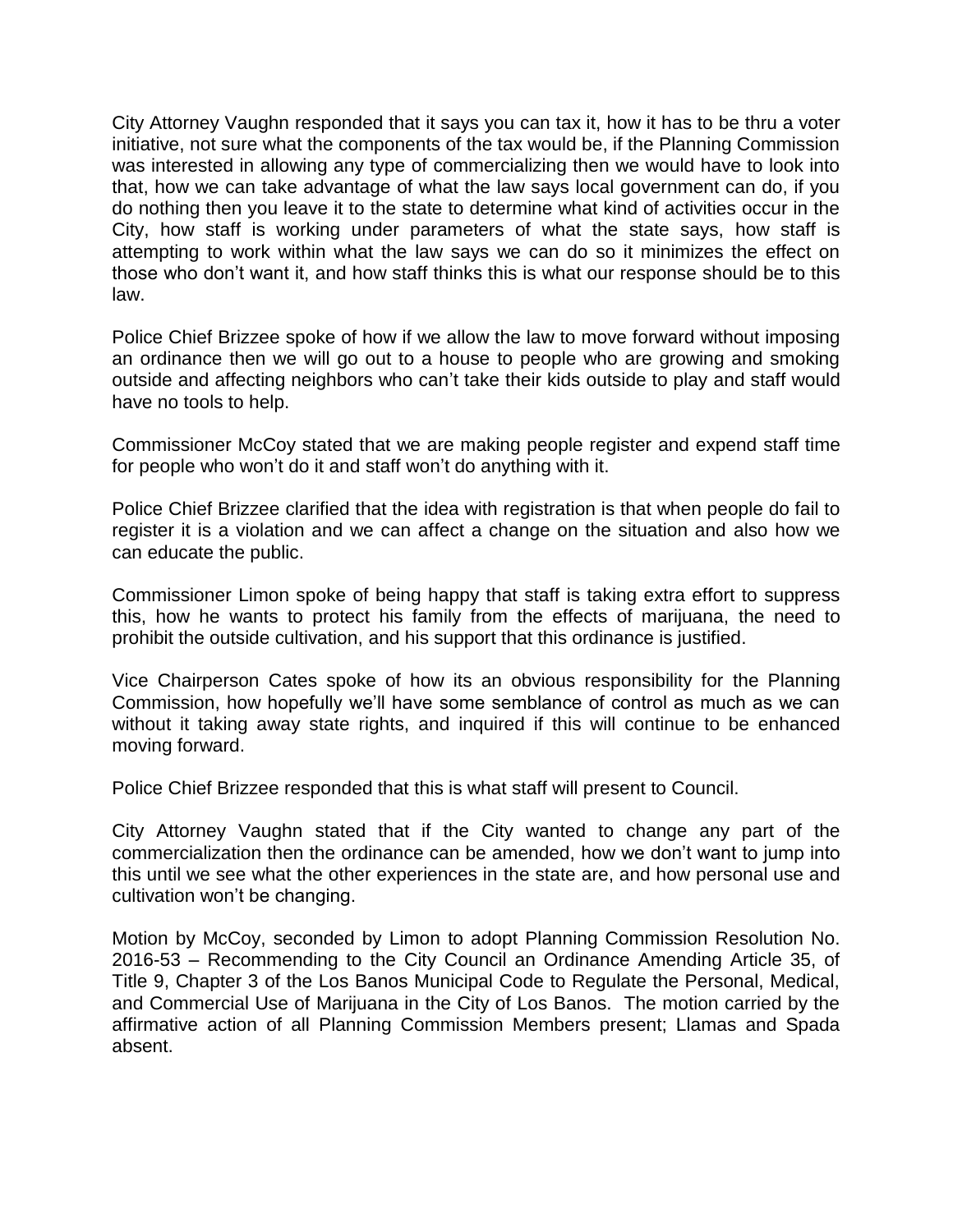# **CONSIDERATION OF APPROVAL OF THE CANCELLATION OF THE REGULAR PLANNING COMMISSION MEETING OF NOVEMBER 23, 2016.**

Motion by McCoy, seconded by Faktorovich to Approve the Cancellation of the Regular Planning Commission Meeting November 23, 2016. The motion carried by the affirmative action of all Planning Commission Members present; Llamas and Spada absent.

## **CONSIDERATION OF APPROVAL OF THE CANCELLATION OF THE REGULAR PLANNING COMMISSION MEETING OF DECEMBER 14, 2016.**

Motion by Limon, seconded by McCoy to Approve the Cancellation of the Regular Planning Commission Meeting December 14, 2016. The motion carried by the affirmative action of all Planning Commission Members present; Llamas and Spada absent.

## **CONSIDERATION OF APPROVAL OF THE CANCELLATION OF THE REGULAR PLANNING COMMISSION MEETING OF DECEMBER 28, 2016.**

Motion by McCoy, seconded by Limon to Approve the Cancellation of the Regular Planning Commission Meeting December 28, 2016. The motion carried by the affirmative action of all Planning Commission Members present; Llamas and Spada absent.

**COMMUNITY & ECONOMIC DEVELOPMENT DEPARTMENT REPORT.** Senior Planner Elms reported that staff will ask to call a Special Meeting on Tuesday, December 13, 2016 at 7:00 p.m.

## **PLANNING COMMISSION MEMBER REPORTS.**

**CATES:** Spoke of his appreciation for staff and the work the Commission does and inquired if there is any information for the sit down restaurant in the Stonecreek Plaza.

Senior Planner Elms stated that staff cannot yet release the information but it will be fast-casual dining.

**FAKTOROVICH:** No report.

**LIMON:** No report.

**LLAMAS:** Absent.

**McCOY:** Spoke of his appreciation for staff and working for the public as a Commissioner.

**SPADA:** Absent.